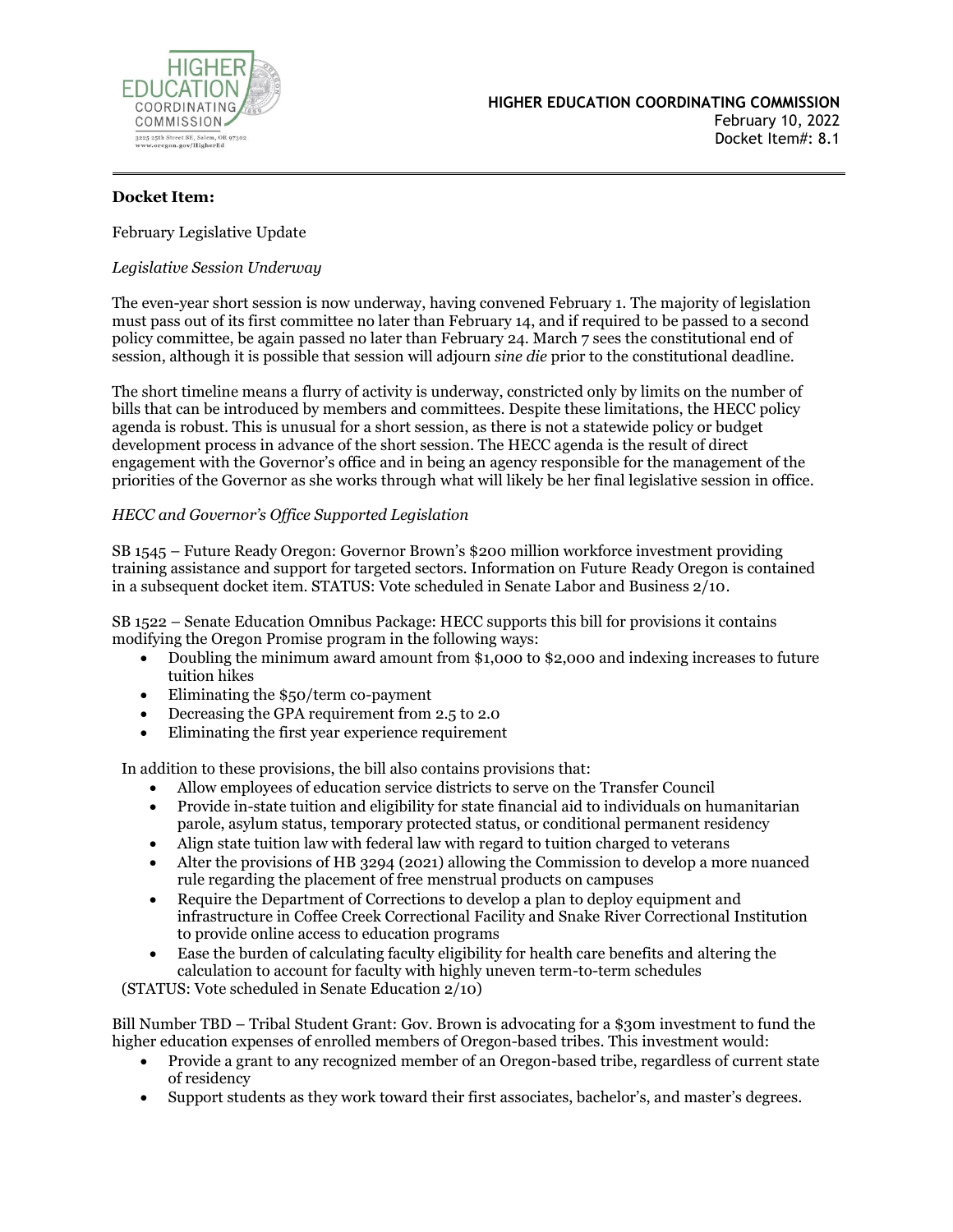

# **HIGHER EDUCATION COORDINATING COMMISSION**

February 10, 2022 Docket Item#: 8.1

- Improve access to Oregon public and non-profit institutions of higher education
- Eliminate unaffordable costs students face by providing grants that ensure the most significant sources of educational expenses are covered
- Allow Oregon tribes to continue to support their member students however they choose
- Create a dedicated fund that can receive private and tribal donations, to help ensure the longevity of the program

(STATUS: Stakeholder engagement ongoing. Language expected to be inserted in SB 1522 or another bill in the Ways and Means Committee or Education Subcommittee)

# *Task Force on Student Success for Underrepresented Students in Higher Education*

The legislative Task Force on Student Success for Underrepresented Students in Higher Education is on hiatus for the duration of the February session. However, it held two large group planning meetings in January to gather input on its schedule and activities. As a result, the Task Force has established a tentative work plan. The currently proposed schedule of activities from March to July is as follows:

| Region/Topic                         | <b>Cities</b>                                    | University                                | Community<br>College            | Time Frame      |
|--------------------------------------|--------------------------------------------------|-------------------------------------------|---------------------------------|-----------------|
| Portland Metro,<br>(virtual)         |                                                  | PSU*, OIT-<br>Wilsonville,<br><b>OHSU</b> | PCC, MHCC,<br>Clackamas CC*     | March $30/31$ ? |
| Willamette Valley<br>(virtual?)      | Eugene, Corvallis,<br>Albany, Salem,<br>Monmouth | UO, OSU, WOU                              | Lane CC, LBCC,<br>Chemeketa CC* | April 13/14?    |
| <b>Admissions</b>                    |                                                  |                                           |                                 | April 21        |
| Eastern Oregon (I-84)                | The Dalles,<br>Pendleton, La<br>Grande, Ontario  | <b>EOU</b>                                | CGCC*, BMCC*,<br>TVCC*          | May 10/11/12?   |
| <b>Financial aid</b>                 |                                                  |                                           |                                 | May 19          |
| Central Oregon                       | Bend, Klamath Falls                              | <b>OSU</b> Cascades,<br><b>OIT</b>        | COCC, KCC                       | June $1/2$ ?    |
| <b>Retention</b>                     |                                                  |                                           |                                 | June 16         |
| Oregon Coast &<br>Southern Oregon    | Coos Bay, Ashland,<br><b>Grants Pass</b>         | SOU                                       | SOCC, RCC, UCC                  | July 20/21      |
| <b>Graduation &amp;</b><br>workforce |                                                  |                                           |                                 | July 20         |

Meeting dates highlighted in gold are task force meetings. Other meetings are site visits.

HECC staff is encouraged that the Task Force is electing to separate site visits and deliberative meetings, as this division allows for a greater examination of specific higher education topics, as is apparent in the above table. HECC has also been given the assignment of working to program Task Force meetings, by bringing in voices who are expert in either the topics of specific meetings, or issues of underrepresented student success or campus climate.

Site visit days (which may be multiple days per window) will be robust, with a tentative schedule as follows:

- Meeting with community leaders (1 hour)
- Meeting with faculty (1 hour)
- Meeting with student support staff (1 hour)
- Meeting with classified staff (1 hour)
- Student roundtable (2.5 hours)